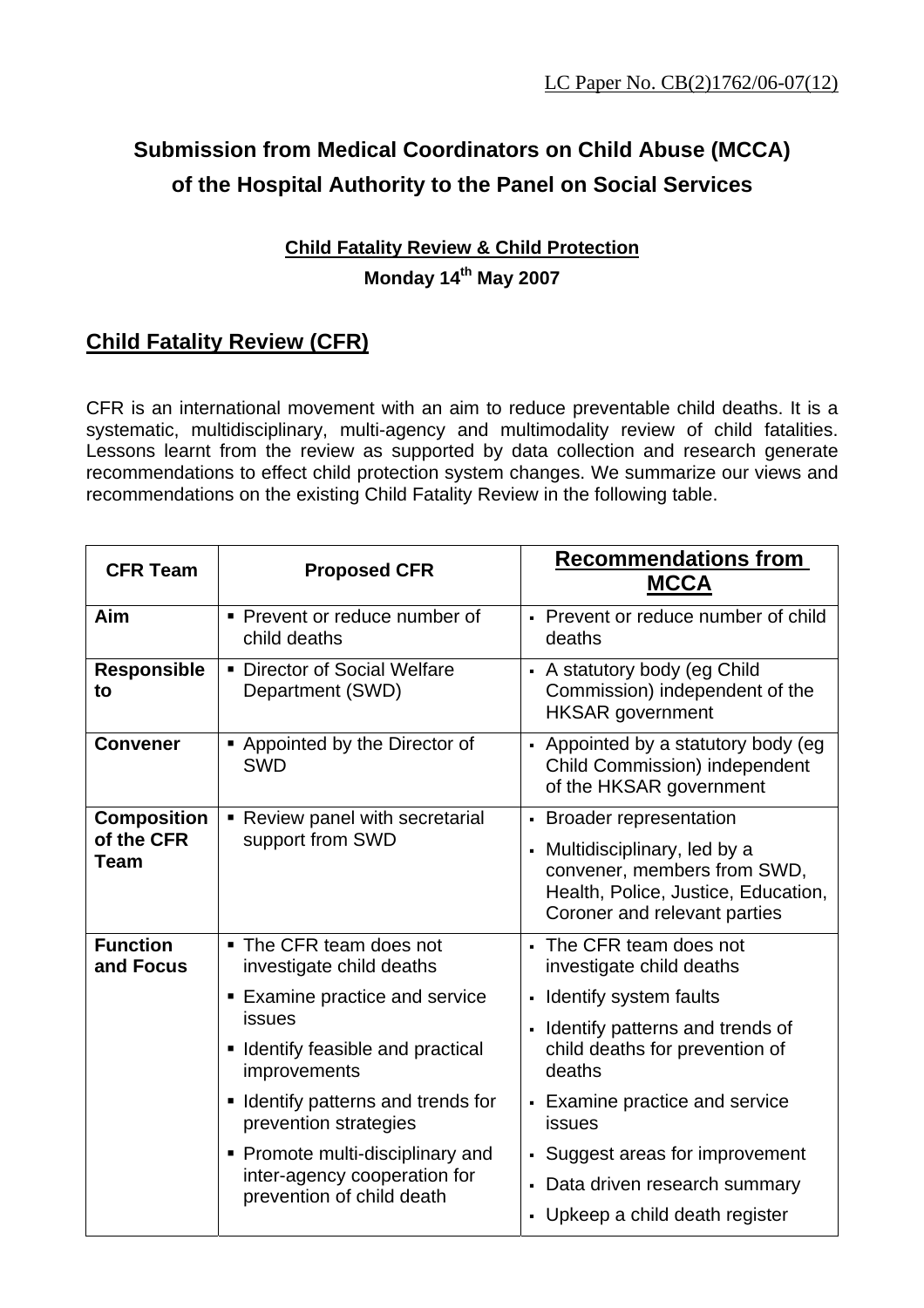| <b>Reports &amp;</b><br><b>Recommend</b><br>ations  | Recommendations to relevant<br>٠                                                                | • Report tranparency                                                                                                                                                |
|-----------------------------------------------------|-------------------------------------------------------------------------------------------------|---------------------------------------------------------------------------------------------------------------------------------------------------------------------|
|                                                     | parties<br>Annual overview report                                                               | Recommendations on legislative<br>and policy changes                                                                                                                |
|                                                     |                                                                                                 | - Reports to the Independent Body<br>(eg Child Commission) and the<br>Legislative Council                                                                           |
|                                                     |                                                                                                 | - Regular and timely reports                                                                                                                                        |
| Power and<br><b>Access to</b><br><b>Information</b> | Access to information from<br>involved agency, documentary<br>review<br>• May involve interview | • Full and unrestricted access to<br>information from involved<br>agencies, in parallel and<br>independent of criminal<br>investigation and judiciary<br>procedures |
| <b>Referer</b>                                      |                                                                                                 | • Open to concerned disciplines                                                                                                                                     |
| Term of                                             |                                                                                                 | - Expertise based                                                                                                                                                   |
| <b>Office</b>                                       |                                                                                                 | Not necessarily on a fixed term<br>$\blacksquare$                                                                                                                   |
| <b>Cases</b>                                        | • Unnatural deaths                                                                              | • Unnatural deaths                                                                                                                                                  |
|                                                     | ■ 18 months prior to inception of<br><b>CFR</b> project                                         | • Serious injuries                                                                                                                                                  |
|                                                     |                                                                                                 | Individual child deaths or as a                                                                                                                                     |
|                                                     | Individual child deaths or as a<br>٠<br>group                                                   | group                                                                                                                                                               |
| Commence-<br>ment of CFR                            | At completion of criminal and<br>judiciary procedures                                           | - Parallel and independent of<br>criminal and judiciary procedures                                                                                                  |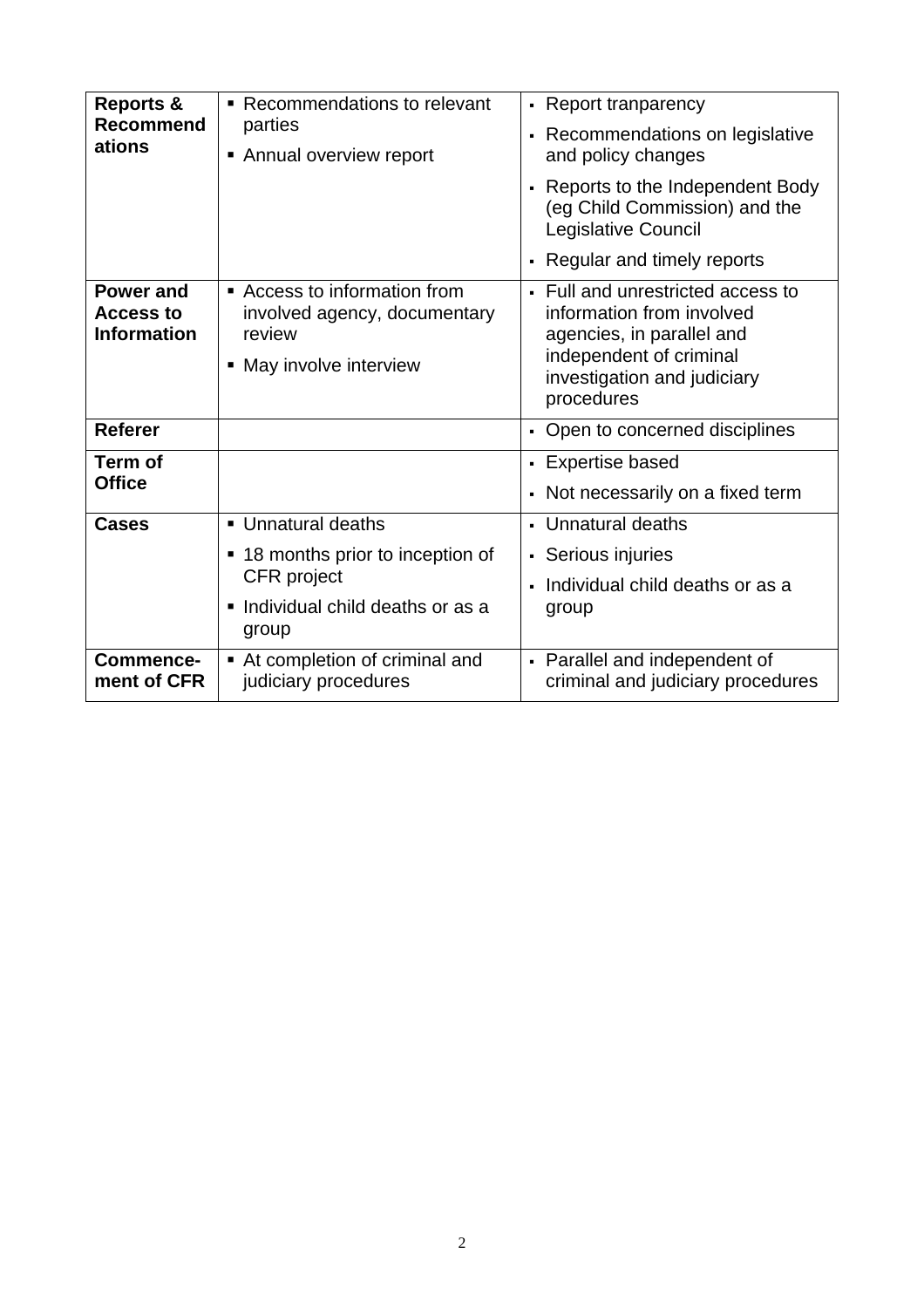#### **Child Protection**

- 1. There are no guiding principles for child protection policies specified by the law.
- 2. There is no outcome framework to guide its policies.
- 3. There is no statutory requirement for a partnership between government and NGO in child protection policies. NGOs providing services in child protection are funded by the SWD.
- 4. More emphasis should be put on early identification and prevention. The group applauds the initiation of programme such as the Comprehensive Child Development Service .
- 5. Children's legal representation lags behind overseas countries.
- 6. Systematic research, data collection, professional training and specialization are lacking behind developed countries.
- 7. There is no statutory body independent of the government to safeguard or promote children's rights and to monitor child protection measures.

#### **Recommendations from MCCA**

- 1. There should be professional specialization in child protection.
- 2. There should be a systematic collection of data, followed by vigorous analysis and research aiming to effect changes in child protection practices.
- 3. A child protection policy should be clearly spelled out and guided by an outcome framework.
- 4. We propose a statutory body independent of the government be set up to look into matters related to child welfare, to safeguard and to promote children's rights and to monitor child protection measures.